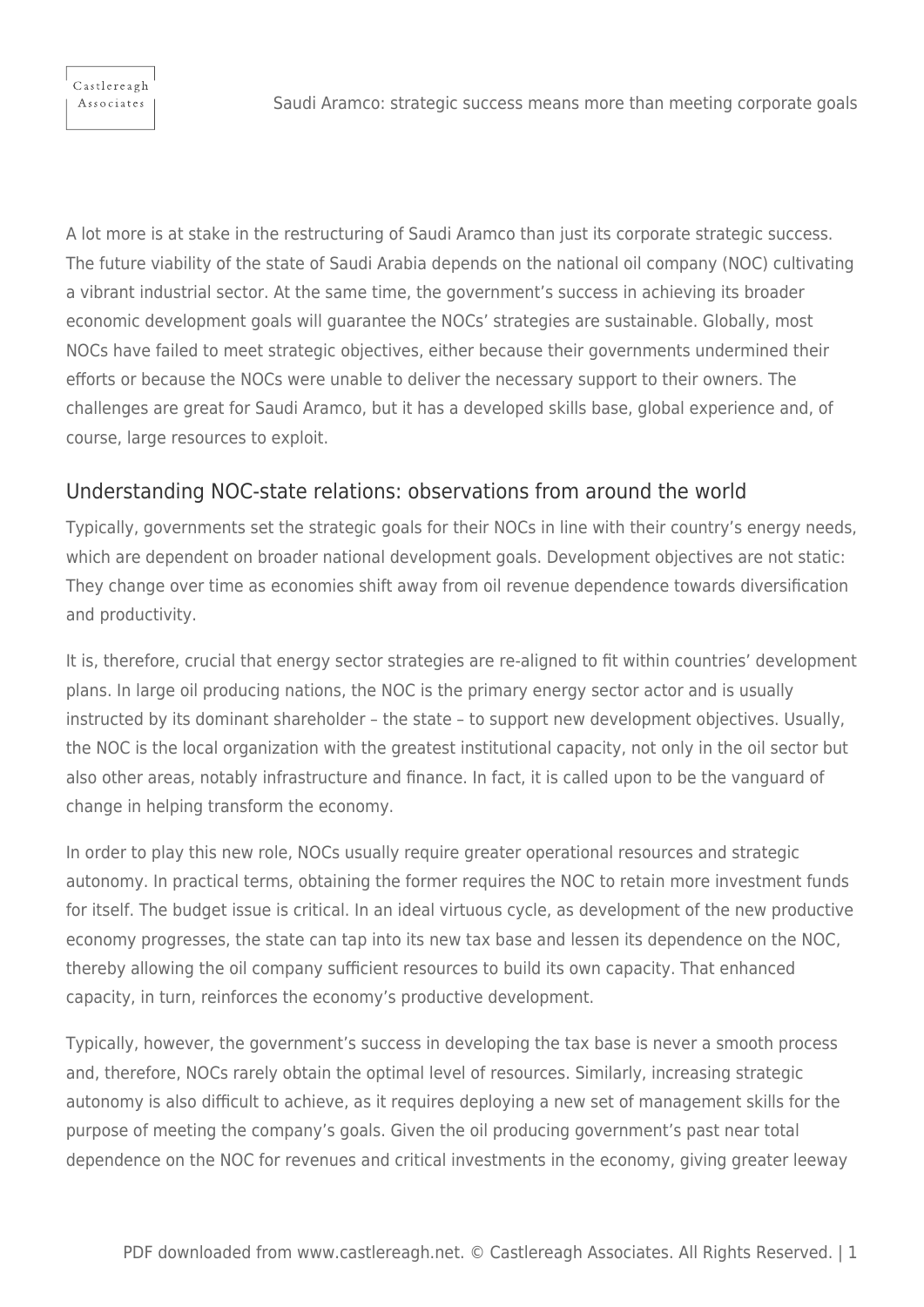to its most important institution has always been challenging.

## Saudi Aramco in the development plans of Saudi Arabia

Saudi Arabia's population explosion since the 1970s, the instability of its oil revenue base and competing fiscal demands from various key domestic and international constituents made its oilbased development strategy unsustainable. For the last three decades, the government has sought an economic diversification strategy. Crown Prince Mohammed bin Salman's [Vision 2030](https://castlereagh.net/uae-saudi-arabia-economic-diversification-through-smart-tech/) is the most comprehensive and ambitious of these initiatives. It requires fundamental changes to the state's competence and capacity, the role played by the local and foreign private sector, and the strategic ties that Riyadh forges with new global partners.

Saudi Aramco is at the center of this change process and its success will be instrumental for the government's plans.

There are three broad parts to the oil company's strategy: The first involves tying down captive refining capacity overseas – particularly in the dynamic economies of Asia, where most of the new demand for oil will come from – and ensuring these ventures help the NOC maximize its value-added per barrel through petrochemical investments. The second is to ensure it becomes a critical catalyst for spawning [a domestic oil and gas service sector through joint ventures with key international](https://castlereagh.net/middle-east-gas-players-weigh-up-how-to-deal-with-the-us-lng-surge/) [players;](https://castlereagh.net/middle-east-gas-players-weigh-up-how-to-deal-with-the-us-lng-surge/) the use of its capital expenditures budget; and mobilization of global capital to fund these ventures. The third component involves providing the intellectual and financial resources to help build an alternative economy.

Acquiring captive refining and petrochemical capacity will ensure revenue maximization, while local industrialization; job creation; retention of capital expenditures at home; and creation of an export platform beyond the kingdom will be key to developing a local services sector. Saudi Aramco's prospective IPO is a critical part of its contribution to the alternative economy, both in terms direct funds and the overall credit worthiness of the state and the country.

## NOC's success is necessary but not sufficient

Because economic development requires capacity building at the state level, Saudi Arabia's first order of business is to create a more effective state apparatus so it can foster change and growth. Beyond that, the kingdom needs to build confidence in its plans and initiatives, particularly within the local